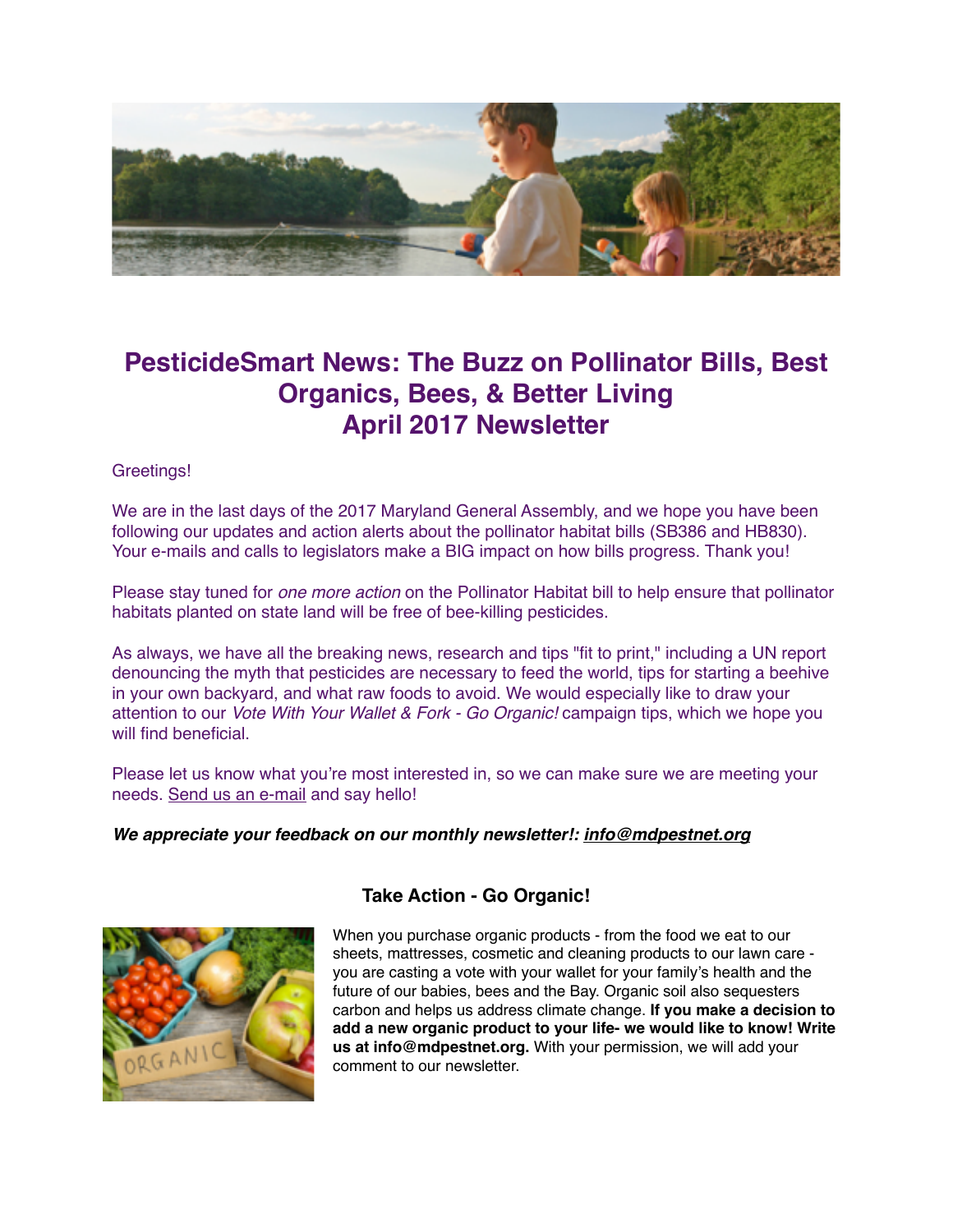A group of European researchers have concluded that **organic** [food production has several benefits for human health](https://medicalxpress.com/news/2017-01-agriculture-human-health.html). Read more.





The Washington Post reports that, **while the food industry won't be ditching pesticides any time soon, we easily can**. [Read more.](https://www.washingtonpost.com/lifestyle/home/the-food-industry-isnt-going-to-ditch-pesticides-any-time-soon-but-you-can-in-your-own-garden/2017/03/21/f4a9daa8-08bf-11e7-b77c-0047d15a24e0_story.html?utm_term=.bcee1dea5cc2)

Want to know **which fruits and veggies have the most amounts of pesticide residue, and which have the least?** [Read more.](http://www.mnn.com/food/healthy-eating/stories/dirty-dozen-list-pesticides-strawberries-top-list)

**Your latex mattress** 

**may be hurting your ability to get a good night's sleep.** Organic Life has tips for buying an organic mattress. [Read more.](http://www.rodalesorganiclife.com/home/affordable-organic-mattresses)





**Organic milk from grass-fed animals has been proven to be nutritionally**  superior to non-organic milk. [Read more](https://www.organicconsumers.org/news/there%E2%80%99s-one-key-factor-shows-why-organic-milk-healthier-you).

## **Please support our work on protecting our Babies, Bees & the Bay: [DONATE](https://donatenow.networkforgood.org/MDSmartonPesticides)**

### **Bee Buzz**

**Thanks for supporting pollinator protection in Maryland!** This year, we've been pushing the Maryland General Assembly to require that state agencies with pollinator habitats be free of toxic pesticides known to harm pollinators. [Read more](http://www.mdpestnet.org/update-pollinator-protection-legislation-maryland/).

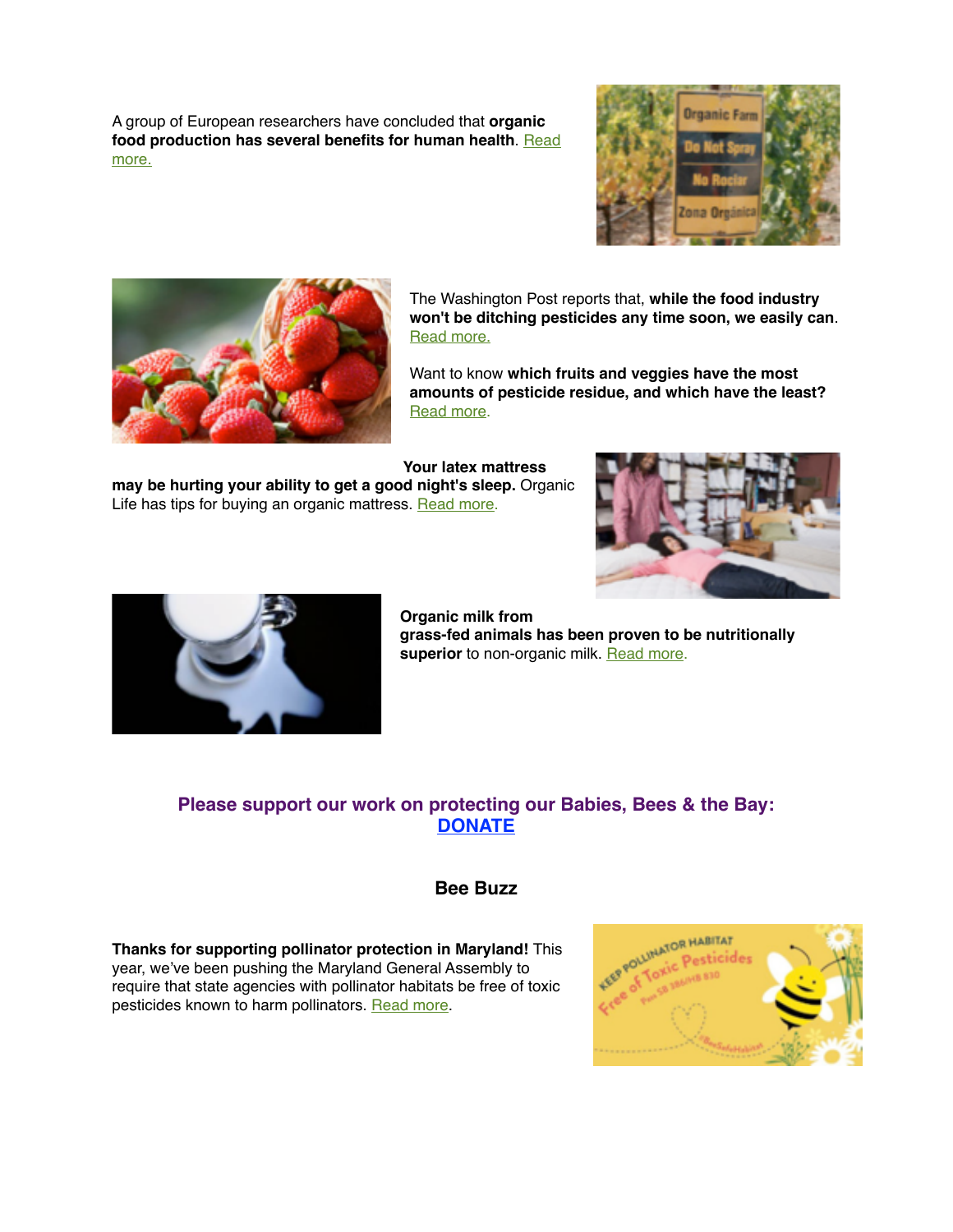

The Rusty Patched Bumble Bee became **the first bee in the continental United States to be put on the Endangered Species List.** [Read more.](http://campaign.r20.constantcontact.com/render?m=1102968923571&ca=f02244d0-b64a-44d8-b68e-f840c678aacf)

**Want to start a hive in your backyard?** Here's what you should know about organic beekeeping before you start. [Read more.](http://www.rodalesorganiclife.com/home/6-things-you-need-to-know-about-organic-beekeeping-before-starting-a-backyard-hive?utm_campaign=OrganicLife&utm_source=rodalesorganiclife.com&utm_medium=newsletter&smartcode=YN_0005409186_0001601018&sha1hashlower=78f458218bd26cd0a0c9843f2703bff3c35dd3fd&md5hash=e41dc230251a478412b9b0aaf5616c09)



#### **Pesticide News**

Trump and Pruitt, rejecting the EPA's own analysis, **refuse to ban a [toxic pesticide that causes brain damage in children](https://www.washingtonpost.com/news/energy-environment/wp/2017/03/29/trump-epa-declines-to-ban-pesticide-that-obama-had-proposed-outlawing/?utm_term=.4f9734477ee1)**. Read more.

**UN experts denounce the "myth" that pesticides are necessary to feed the world.** This major report accuses manufacturers of "systematic denial of harms" and details the potentially catastrophic impacts. [Read more](https://www.theguardian.com/environment/2017/mar/07/un-experts-denounce-myth-pesticides-are-necessary-to-feed-the-world?utm_source=esp&utm_medium=Email&utm_campaign=Green+Light+2016&utm_term=216825&subid=22421344&CMP=EMCENVEML1631).





A new documentary investigates **the connection between golf and cancer** (hint: it's pesticides). [Read more](https://nowtoronto.com/news/ecoholic/golf-cancer-dad-and-the-dandelions/).

Pyrethroid insecticides - which can be found in head lice and scabies treatment products - have been **linked to abnormal behavior in children**. [Read more](http://www.smh.com.au/business/consumer-affairs/pyrethroid-insecticides-linked-to-abnormal-behaviour-in-children-study-shows-20170301-guo1dd.html).